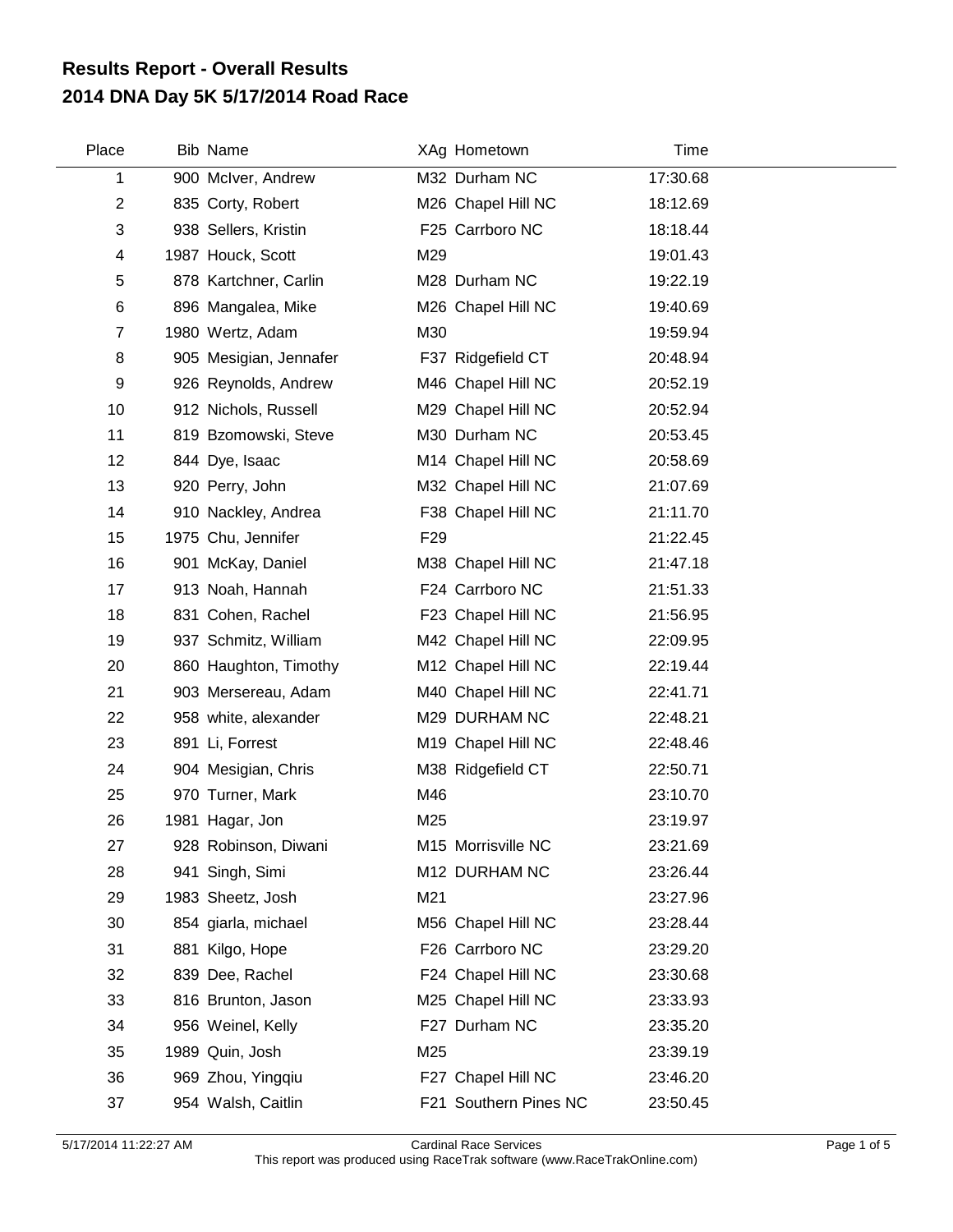| Place | <b>Bib Name</b>            |     | XAg Hometown       | Time     |  |
|-------|----------------------------|-----|--------------------|----------|--|
| 38    | 817 Bucy-Anderson, DeAnna  |     | F13 Chapel Hill NC | 23:56.44 |  |
| 39    | 864 House, John            |     | M42 Cary NC        | 23:58.20 |  |
| 40    | 807 Anthouard, Rebecca     |     | F30 Chapel Hill NC | 24:03.70 |  |
| 41    | 1977 Harris, Gabriel       | M44 |                    | 24:07.45 |  |
| 42    | 966 Yu, Justin             |     | M20 Raleigh NC     | 24:11.20 |  |
| 43    | 822 Cantor, Gary           |     | M24 Chapel Hill NC | 24:12.95 |  |
| 44    | 841 donahue, beth          |     | F43 Chapel Hill NC | 24:18.19 |  |
| 45    | 824 Chan, Andy             |     | M22 Chapel Hill NC | 24:27.69 |  |
| 46    | 934 Santa Maria, Kevin     |     | M22 Carrboro NC    | 24:29.94 |  |
| 47    | 848 Fanizza, Frank         |     | M24 Carrboro NC    | 24:42.71 |  |
| 48    | 906 Meyer, Alyson          |     | F24 Chapel Hill NC | 24:43.21 |  |
| 49    | 858 Harkins, Heidi         |     | F50 Chapel Hill NC | 24:43.95 |  |
| 50    | 1982 Mercer, Ian           | M21 |                    | 24:45.21 |  |
| 51    | 814 Bruno, Dean            |     | M49 Chapel Hill NC | 24:49.21 |  |
| 52    | 805 Alexander, Morgan      |     | F23 Durham NC      | 24:55.96 |  |
| 53    | 890 Lerner, Andrew         |     | M30 Carrboro NC    | 24:57.70 |  |
| 54    | 882 Kretsch, Ashley        |     | F21 Carrboro NC    | 25:17.70 |  |
| 55    | 947 Thompson, Laryssa      |     | F24 DURHAM NC      | 25:40.19 |  |
| 56    | 889 Lavrich, Katelyn       |     | F22 Chapel Hill NC | 25:43.19 |  |
| 57    | 861 hirschi, marscha       |     | F28 DURHAM NC      | 25:51.70 |  |
| 58    | 823 Carstens, Kelly        |     | F27 Chapel Hill NC | 25:52.69 |  |
| 59    | 925 Remesh Menon, Pratheek |     | M24 DURHAM NC      | 25:57.93 |  |
| 60    | 907 Miller, Kristen        |     | F24 DURHAM NC      | 26:01.44 |  |
| 61    | 949 Turchin, Lexsa         |     | F25 Raleigh NC     | 26:02.19 |  |
| 62    | 935 Schiffhauer, Heather   |     | F26 Raleigh NC     | 26:02.45 |  |
| 63    | 902 McSweeney, Neal        |     | M26 DURHAM NC      | 26:05.20 |  |
| 64    | 866 Hu, Guo                |     | F23 Chapel Hill NC | 26:08.45 |  |
| 65    | 809 Barber, Joshua         |     | M30 Chapel Hill NC | 26:08.46 |  |
| 66    | 964 Wilson, Jessica        |     | F31 Boston MA      | 26:09.95 |  |
| 67    | 886 Lampson, Mallory       |     | F27 Jax Beach FL   | 26:10.95 |  |
| 68    | 815 Bruno, Elizabeth       |     | F49 Chapel Hill NC | 26:11.71 |  |
| 69    | 946 Tang, Jiani            |     | F8 Chapel Hill NC  | 26:17.19 |  |
| 70    | 885 Lampson, Benjamin      |     | M21 Boston MA      | 26:18.18 |  |
| 71    | 857 Hamilton, Keri         |     | F26 Raleigh NC     | 26:25.69 |  |
| 72    | 870 Izquierdo, Javier      |     | M37 Chapel Hill NC | 26:39.43 |  |
| 73    | 951 Vogel, Erica           |     | F29 Cary NC        | 26:40.94 |  |
| 74    | 820 Cai, Cheng             |     | M24 Raleigh NC     | 26:40.95 |  |
| 75    | 832 Copeland, Charles      |     | M16 Chapel Hill NC | 26:44.95 |  |
| 76    | 837 Dais, Jaslin           |     | F25 Durham NC      | 26:49.95 |  |
| 77    | 883 Kuhlman, Lizzy         |     | F13 Chapel Hill NC | 26:50.94 |  |

 $\overline{a}$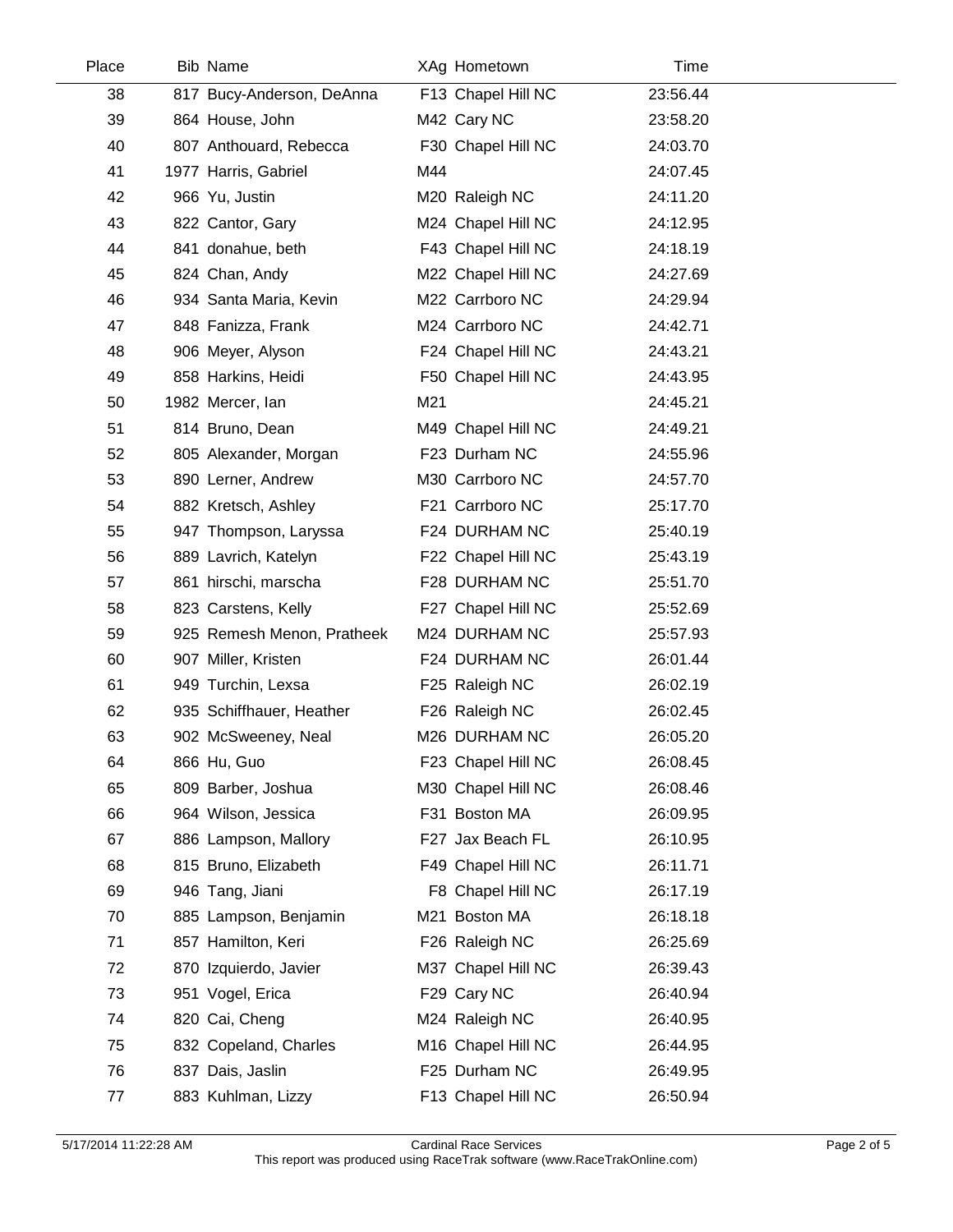| Place | <b>Bib Name</b>             | XAg Hometown       | Time     |  |
|-------|-----------------------------|--------------------|----------|--|
| 78    | 884 Kuhlman, Tracy          | F42 Chapel Hill NC | 26:51.19 |  |
| 79    | 812 Boeck, Max              | M31 Carrboro NC    | 26:55.46 |  |
| 80    | 836 Crawford, Rob           | M21 Charlotte NC   | 27:00.69 |  |
| 81    | 859 Hartung, Jane           | F24 Chapel Hill NC | 27:02.44 |  |
| 82    | 968 Zhou, Charles           | M22 Chapel Hill NC | 27:22.20 |  |
| 83    | 908 Morris, Lydia           | F30 Carrboro NC    | 27:35.95 |  |
| 84    | 960 Wilczewski, Caralynn    | F23 Carrboro NC    | 27:36.20 |  |
| 85    | 929 Rogers, Danielle        | F27 Carrboro NC    | 27:36.45 |  |
| 86    | 811 Bellfi, Emily           | F22 Carrboro NC    | 27:38.20 |  |
| 87    | 846 Eichelberger, Kara      | F23 Carrboro NC    | 27:38.70 |  |
| 88    | 959 White, Sarah            | F20 Lumberton NC   | 28:16.72 |  |
| 89    | 808 Bailey, Michael         | M20 Lumberton NC   | 28:17.21 |  |
| 90    | 834 Copeland, William       | M53 Chapel Hill NC | 28:17.46 |  |
| 91    | 930 Rose, Joshua            | M31 Durham NC      | 28:21.68 |  |
| 92    | 826 Chatain, Tessa          | F14 Chapel Hill NC | 28:23.71 |  |
| 93    | 825 Chatain, Miles          | M44 Chapel Hill NC | 28:26.45 |  |
| 94    | 942 Siraliev-Perez, Edhriz  | M23 Chapel Hill NC | 28:30.71 |  |
| 95    | 917 Osborne Nishimura, Erin | F35 Chapel Hill NC | 28:57.69 |  |
| 96    | 829 Clayshulte, Amelia      | F23 Carrboro NC    | 29:16.21 |  |
| 97    | 898 Marvin, Christina       | F23 Carrboro NC    | 29:16.70 |  |
| 98    | 1996 Thomas, Kaitlyn        | F <sub>22</sub>    | 29:19.45 |  |
| 99    | 2000 Wei, Xin               | M31                | 29:22.22 |  |
| 100   | 952 Waldrop, Lindsay        | F30 Pittsboro NC   | 29:24.20 |  |
| 101   | 863 Hong, Lee               | F25 Chapel Hill NC | 29:24.96 |  |
| 102   | 833 Copeland, Valerie       | F45 Chapel Hill NC | 29:43.71 |  |
| 103   | 923 Ralston, Sarah          | F33 Durham NC      | 29:45.94 |  |
| 104   | 955 Watts, Robin            | F48 Chapel Hill NC | 29:53.44 |  |
| 105   | 939 Shaw, Porsha            | F26 Durham NC      | 29:58.44 |  |
| 106   | 932 Sandefur, Brittany      | F28 Chapel Hill NC | 30:19.20 |  |
| 107   | 933 Sandefur, Conner        | M36 Chapel Hill NC | 30:19.43 |  |
| 108   | 849 Fleming, Nicole         | F24 Chapel Hill NC | 30:45.94 |  |
| 109   | 918 Pascual, Florencia      | F8 Chapel Hill NC  | 30:47.98 |  |
| 110   | 806 Alves-Bezerra, Michele  | F27 Carrboro NC    | 30:47.98 |  |
| 111   | 944 Susswein, Lisa          | F39 Chapel Hill NC | 31:08.69 |  |
| 112   | 893 Linnander, Erika        | F35 Chapel Hill NC | 31:08.95 |  |
| 113   | 931 Ruben, Elizabeth        | F50 DURHAM NC      | 31:16.44 |  |
| 114   | 874 Jones, Elana            | F27 Durham NC      | 31:22.71 |  |
| 115   | 818 Burk, Robin             | F27 Durham NC      | 31:22.71 |  |
| 116   | 879 Kartchner, Laurel       | F25 Durham NC      | 31:25.93 |  |
| 117   | 821 Cannon, Maren           | F24 Durham NC      | 31:26.20 |  |
|       |                             |                    |          |  |

 $\overline{a}$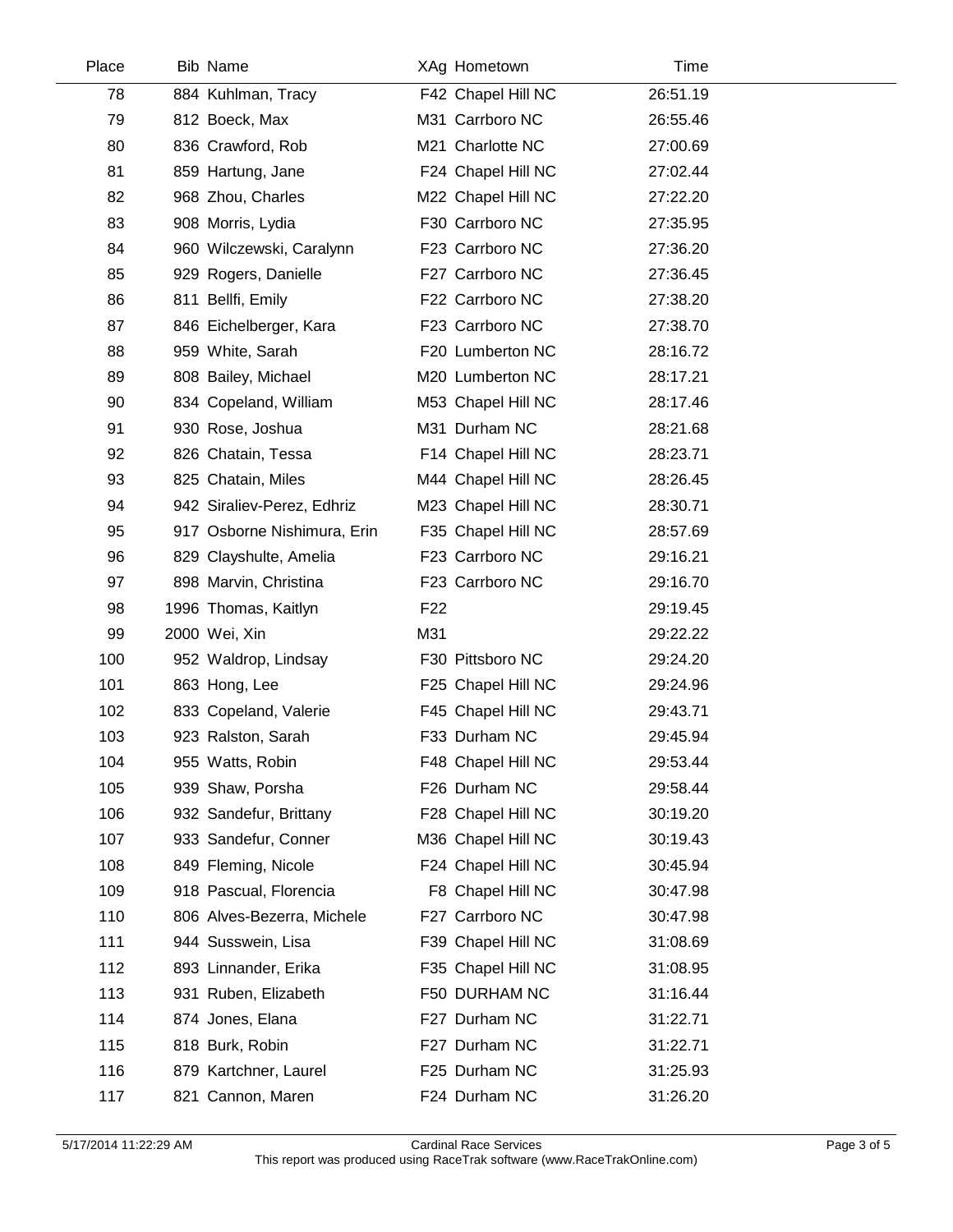| Place | <b>Bib Name</b>           |                 | XAg Hometown       | Time     |  |
|-------|---------------------------|-----------------|--------------------|----------|--|
| 118   | 838 Danforth, Emily       |                 | F29 Chapel Hill NC | 31:46.94 |  |
| 119   | 927 Reynolds, Cecilia     |                 | F7 Chapel Hill NC  | 31:58.69 |  |
| 120   | 909 Mosley, Willow        |                 | F42 Chapel Hill NC | 31:59.19 |  |
| 121   | 967 ZHANG, ZHUZHU         |                 | F30 Chapel Hill NC | 32:05.70 |  |
| 122   | 945 Swanstrom, Ronald     |                 | M63 Chapel Hill NC | 32:07.93 |  |
| 123   | 830 Coble-Herring, Tara   |                 | F37 BURLINGTON NC  | 32:18.71 |  |
| 124   | 813 Breito, Nathan        |                 | M32 Durham NC      | 32:18.97 |  |
| 125   | 943 Standard, Allison     |                 | F29 Durham NC      | 32:19.68 |  |
| 126   | 873 Johnson, Pete         |                 | M45 Pittsboro NC   | 32:19.95 |  |
| 127   | 875 Juliano, Erin         |                 | F41 Durham NC      | 32:31.70 |  |
| 128   | 877 Juliano, Rudolph      |                 | M72 Chapel Hill NC | 32:31.70 |  |
| 129   | 965 Wojtaszek, Jessica    |                 | F26 Durham NC      | 32:35.73 |  |
| 130   | 880 Kellas, James         |                 | M36 Durham NC      | 32:35.96 |  |
| 131   | 867 Hua, Wendy            |                 | F24 Durham NC      | 32:36.46 |  |
| 132   | 919 Perry, Jenny          |                 | F31 Chapel Hill NC | 33:24.70 |  |
| 133   | 876 Juliano, Ethan        |                 | M4 Durham NC       | 33:56.18 |  |
| 134   | 950 Vodila, Georgina      |                 | F25 Mebane NC      | 34:00.44 |  |
| 135   | 871 Izquierdo, Sara       |                 | F37 Chapel Hill NC | 34:02.72 |  |
| 136   | 1988 Routh, Kevin         | M56             |                    | 34:10.94 |  |
| 137   | 810 Beall, Anne           |                 | F23 Carrboro NC    | 34:10.96 |  |
| 138   | 922 Powers, Bill          |                 | M79 Chapel Hill NC | 34:16.72 |  |
| 139   | 936 Schmidt, Stephen      |                 | M30 DURHAM NC      | 35:07.96 |  |
| 140   | 847 Fahey, Catherine      |                 | F26 Chapel Hill NC | 36:39.45 |  |
| 141   | 911 Najeeb, Javaria       |                 | F25 Durham NC      | 37:49.69 |  |
| 142   | 921 Powell, Courtney      |                 | F15 Raleigh NC     | 37:49.97 |  |
| 143   | 1998 Banks, Natalie       | F40             |                    | 39:38.26 |  |
| 144   | 953 Walker, Dottie        |                 | F0 Carrboro NC     | 39:56.77 |  |
| 145   | 1997 Banks, Ashley        | F <sub>8</sub>  |                    | 39:59.76 |  |
| 146   | 828 Ciszek, Brittney      |                 | F24 Carrboro NC    | 42:15.76 |  |
| 147   | 914 Oladosu, Bomi         |                 | F26 Carrboro NC    | 42:17.51 |  |
| 148   | 855 Gorensek, Annelise    |                 | F24 Chapel Hill NC | 43:59.51 |  |
| 149   | 856 Gorensek, Natalie     |                 | F18 Aiken SC       | 43:59.53 |  |
| 150   | 888 Lane, Carolyn         |                 | F53 Durham NC      | 44:21.02 |  |
| 151   | 869 ingram, david         |                 | M38 Durham NC      | 45:01.76 |  |
| 152   | 843 dotters-katz, sarah   |                 | F30 Durham NC      | 45:01.77 |  |
| 153   | 1974 Salemson, Jeremy     | M45             |                    | 46:16.75 |  |
| 154   | 897 Markham, Emily        |                 | F24 Raleigh NC     | 47:09.54 |  |
| 155   | 1979 Ruddle, Rochelle     | F <sub>24</sub> |                    | 47:09.75 |  |
| 156   | 924 Rein-Smith, Chantelle |                 | F33 Chapel Hill NC | 48:09.02 |  |
| 157   | 827 Church, Frank         |                 | M60 Chapel Hill NC | 48:09.51 |  |

 $\overline{\phantom{a}}$